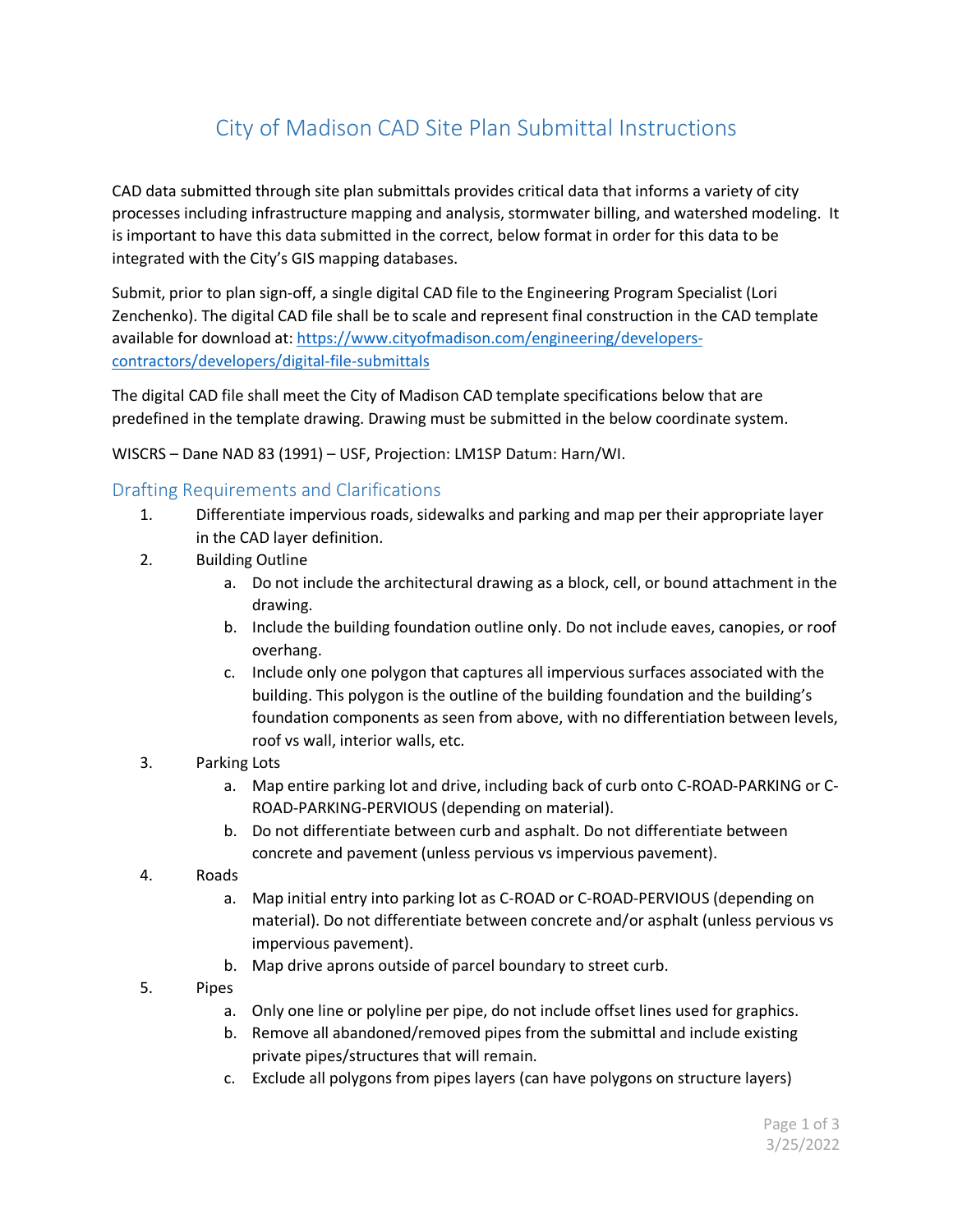- 6. Ponds
	- a. Include both top and bottom of pond.
	- b. Each pond type shall be placed on correct pond type layer.
- 7. Property Line
	- a. This linework is for locational purposes only. You do not need to label the property line. Property line at ROW can go on either the property line layer or the ROW layer.
- 8. Mechanical Pads, Patios, Bike Stalls and other Miscellaneous Impervious Items
	- a. These can go on either the sidewalk layer, or miscellaneous impervious layers. Pads, patios and bike stalls that are connected to sidewalk should be submitted on the sidewalk layer.
	- b. If patios and mechanical pads are enclosed by a structure with walls (a fenced dumpster enclosure with roof) then only draft the outline of the structure and place on the A-BLDG-FTPR layer.
	- c. Area wells/vents should be mapped on the layer C-IMPERV-MISC
- 9. General
	- a. Where survey is not present, aerial photography can be used to define building, parking, roads, etc.
- 10. Elements to exclude:
	- a. Parking stalls or pavement striping.
	- b. Do not include easements.
	- c. Do not include water service.
	- d. Do not include retaining walls.

## CAD Data Requirements

The City of Madison has developed an automated tool to review site plan submittals to ensure they are submitted in the correct format necessary for citywide mapping. The following drawing specifications are reviewed in the data validation checker and will result in a rejected file.

- 1. Insert the site in Dane County Coordinates, as provided in the attached template.
- 2. Remove ALL BLOCKS except blocks for storm and sanitary structures.
- 3. **NOTE: THAT ANY GEOMETRY INCLUDED THAT DOESN'T MEET THE REQUIREMENTS OF THE CAD LAYER DEFINITIONS AND REQUIREMENTS WILL RESULT IN AN AUTOMATIC REJECTION WITH THE DATA VALIDATION CHECKER.**
- 4. Remove any layers not in the original CAD template. Additional "empty" layers will be accepted.
- 5. Convert Civil 3D feature lines to 2D polylines
	- i. (command: EXPLODE) to 3d polygons (command: FLATTEN & command: CONVERT3DPOLYS) 2d polygons and polylines.
	- ii. Or Output tab > Export Civil 3D Drawing > Export Settings > Export Feature Lines as 2D.
- 6. Remove all hatching.
- 7. Join all polyline segments.
- 8. Remove an unused layers (command: PURGE).
- 9. Remove all blocks and nested blocks, except for blocks associated with storm and sanitary structures.